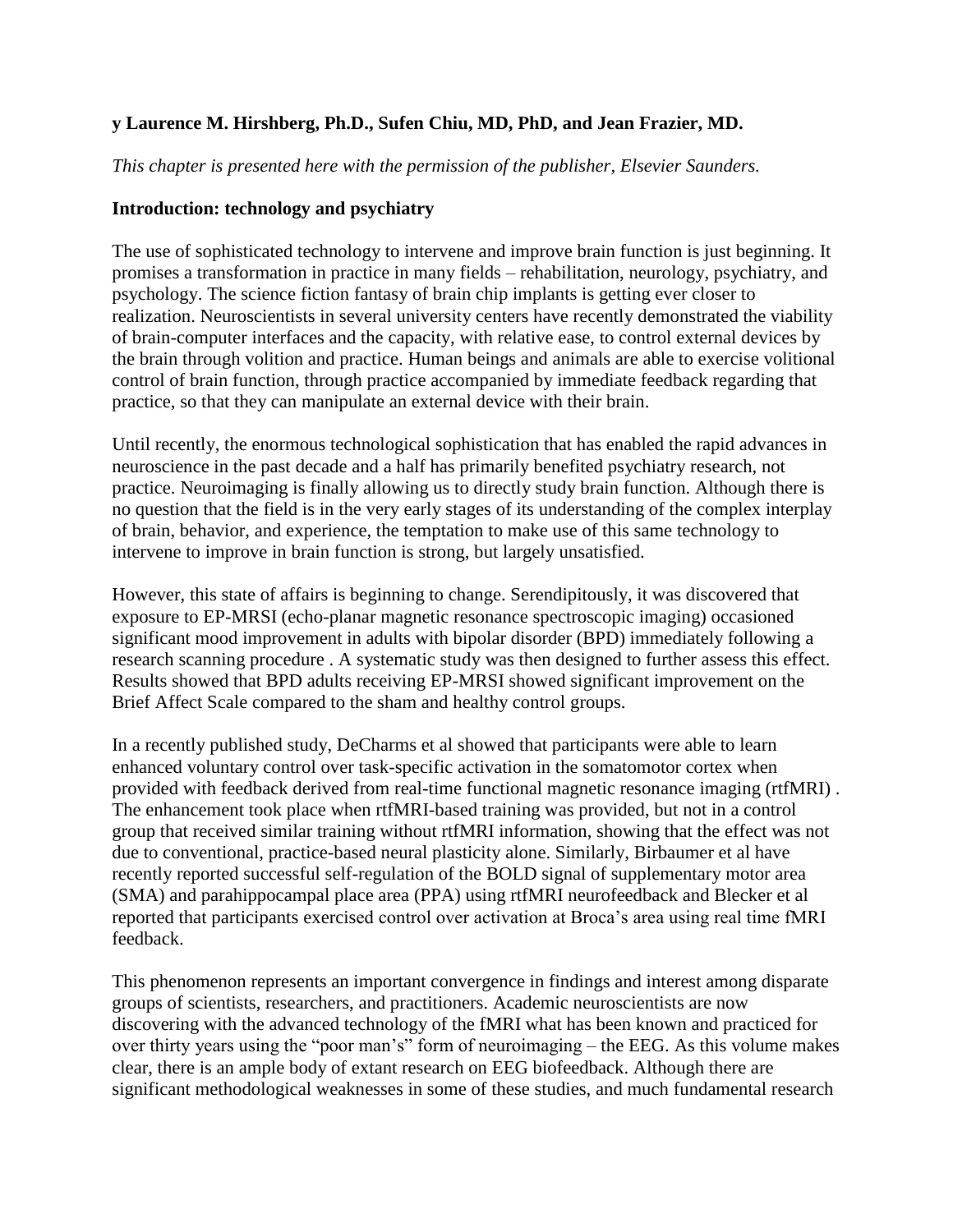remains to be done, still virtually all the EEG biofeedback research has demonstrated what these three most recent (fMRI) studies have replicated using a more complex and sophisticated imaging technology: we are able to use real time information about brain function to alter and enhance that function.

As the three rtfMRI studies noted above show, this effect can be demonstrated in several areas of the brain, suggesting that neurofeedback, whether using EEG or rtfMRI, is applicable to functional brain disorders arising out of various different patterns of functional disturbance or dysregulation. This has also been recognized in the field of EEG biofeedback for some time, after the initial application to epilepsy led to the extension of this technique to related disorders (ADHD, TBI, depression).

There is also an important convergence occurring between academic psychiatry and EEG biofeedback through the interest of both groups in event related potentials. Event-related potentials (ERPs) are brain generated electrical responses to specific stimuli. A subset of ERPs known as auditory evoked potentials (AEPs) has entered mainstream medical practice as a screening instrument for newborn hearing impairment . Researchers have renewed interest in using ERPs to study the pathophysiology of psychiatric disorders such as adult schizophrenia [and post-traumatic stress disorder . ERP research in children has primarily centered on autism [and ADHD . Researchers have investigated differences in ERP's and ERD's (event related desynchronization) in ADHD and normal children . Work has been underway for several years on the development of a quantitative ERP database similar to qEEG databases for assessment purposes, with ERP's and ERD's measured under several task conditions. Initial clinical work with this database suggests that ERP's and ERD's reveal dysfunction that is independent of abnormalities shown through spectral analysis in QEEG. EEG biofeedback studies are increasingly using ERP's as an index of changes in information processing in the brain, and hence as a physiological outcome measure in EEG biofeedback efficacy and validation studies , as was described above in the chapter by Gruzelier.and Egner.

## **Multiple pathways for intervention in psychiatry**

Not too long ago, clinical bias towards treating psychiatric disorders was based on the assertion that interventions required direct effects on the brain through medications that modulate neurotransmitters at the receptor or transporter level because this was the only scientifically measurable change in the brain in response to treatment. New research and treatment options challenge those assumptions and present new alternatives to traditional medications. For example, the Food and Drug Adminstration (FDA) has approved devices such as VNS, a wrist electrical stimulator, and a cranial electric stimulator for treating brain based disorders.

Altering inputs to the brain either by auditory, olfactory, visual, tactile and even motor stimulation modulates neuronal processing in ways that may improve psychiatric symptoms. Auditory Visual Stimulation or Entrainment devices, which use rhythmic photic and auditory stimulation to "entrain" the brain to known EEG rhythms, have shown promise in preliminary studies for intervention for attention, mood, and anxiety. Similarly a simple, repetitive motor timing intervention has shown benefits for attention and aggressiveness among children in early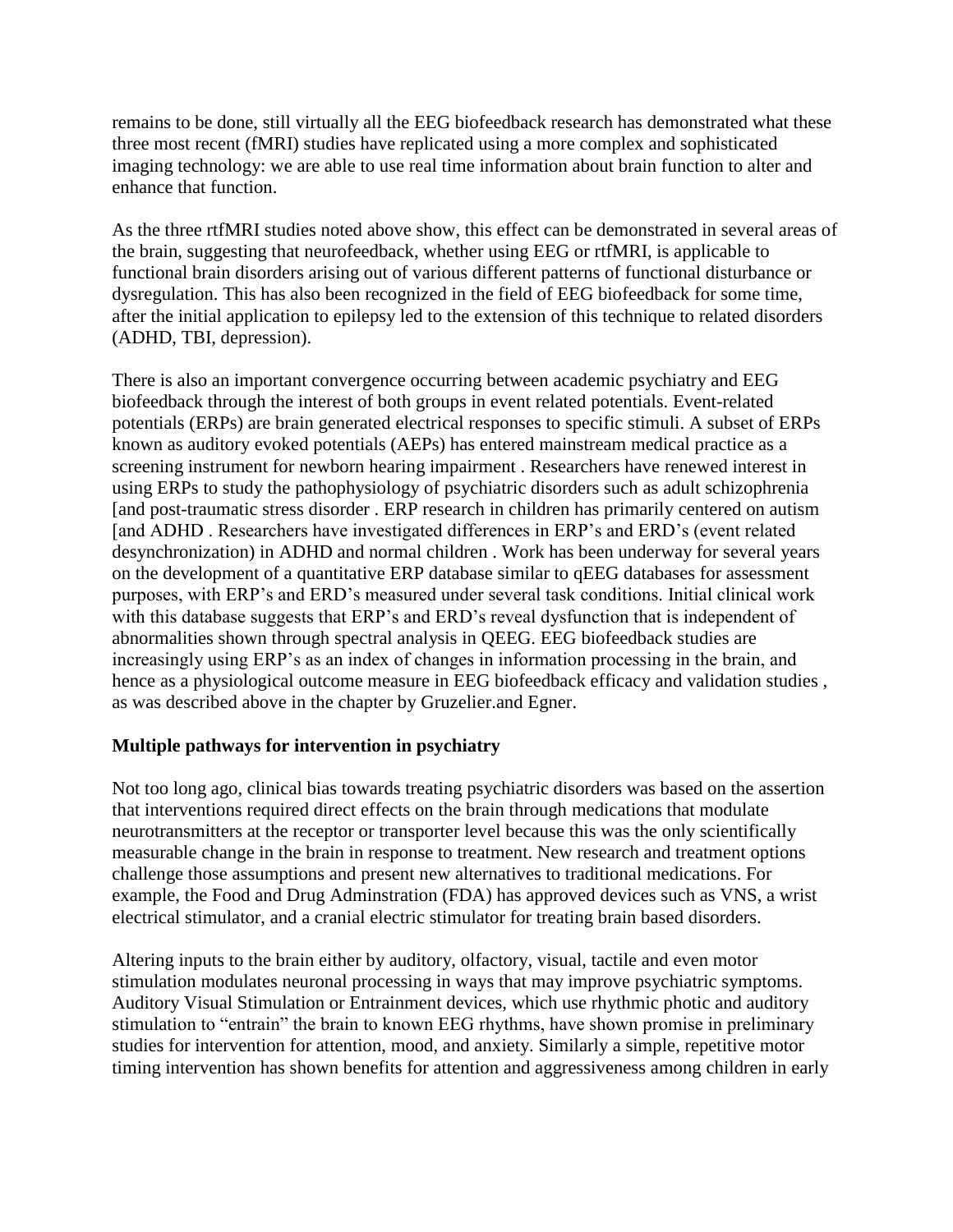research. Even acupuncture may be a form of treatment that alters the brain via peripheral stimulation of the brain via sensory inputs.

In general, there seem to be two forms for these newer approaches – feedback or brain-based self-regulation techniques, and stimulation strategies. EEG and other forms of neuroimaging biofeedback should be understood as a form of self-regulation. Given the robust effect size of EEG biofeedback, which has repeatedly been shown to be equivalent to that of stimulant medication, it is easy to forget that the technique simply involves showing the trainee what his or her brain is doing. Although research in non-linear dynamic or chaotic systems have consistently revealed the regulating power of feedback in complex systems, those accustomed to more traditional, linear-based thinking in western medicine and psychology may find it hard to believe that merely showing the brain to itself has the same strength of effect as a carefully controlled psychoactive medication.

The second group of new strategies - brain stimulation methods - involve the more traditional process of new inputs being provided, or of something being imposed on the brain or nervous system from without. These strategies include vagal nerve stimulation, transcranial magnetic stimulation (both presented in detail in this volume) as well as cranial electric stimulation, audiovisual stimulation, and wrist electrical stimulation, which have interesting, though perhaps less central applications.

Finally, there are several approaches emerging in the EEG biofeedback field that combine and integrate feedback and stimulation strategies. For example, several EEG biofeedback systems employ visual, auditory, and/or magnetic stimulation that is provided based on the real time emergent pattern of the EEG to assist in entraining (stimulating to enhance rhythmic activity) or dis-entraining (using stimulation to inhibit rhythmic activity) during the process of EEG biofeedback training. Here stimulation inputs are used to assist the self-regulation through feedback. Although comparative research has not yet been completed, widespread clinical experience is indicating that these combined stimulation/feedback approaches may be more effective than either alone.

## **Overview of three emerging approaches – EEG biofeedback, rTMS, VNS**

Each of the chapters that follow in this volume reviews in detail the research and clinical experience to date with these three new approaches. This includes critical review of the extant research, case presentations, and discussion of limitations and future directions. In some instances, there is little experience to date with child and adolescent populations, requiring inferences about application to this group. What follows here is a summary of the most salient and interesting findings for child and adolescent psychiatry from these chapters, omitting most aspects of the critical discussion of methodological detail.

Research using quantitative QEEG, in which the EEG signal is quantified and statistically analyzed in comparison to a normative database, has provided substantial evidence of a significant relationship between EEG abnormalities and a variety of disorders of behavior, emotion, thinking, learning, and development. This research into the electrophysiology of psychiatric disorders is reviewed in chapter 2 by Chabot, DiMichele, and Prichep. Simply put,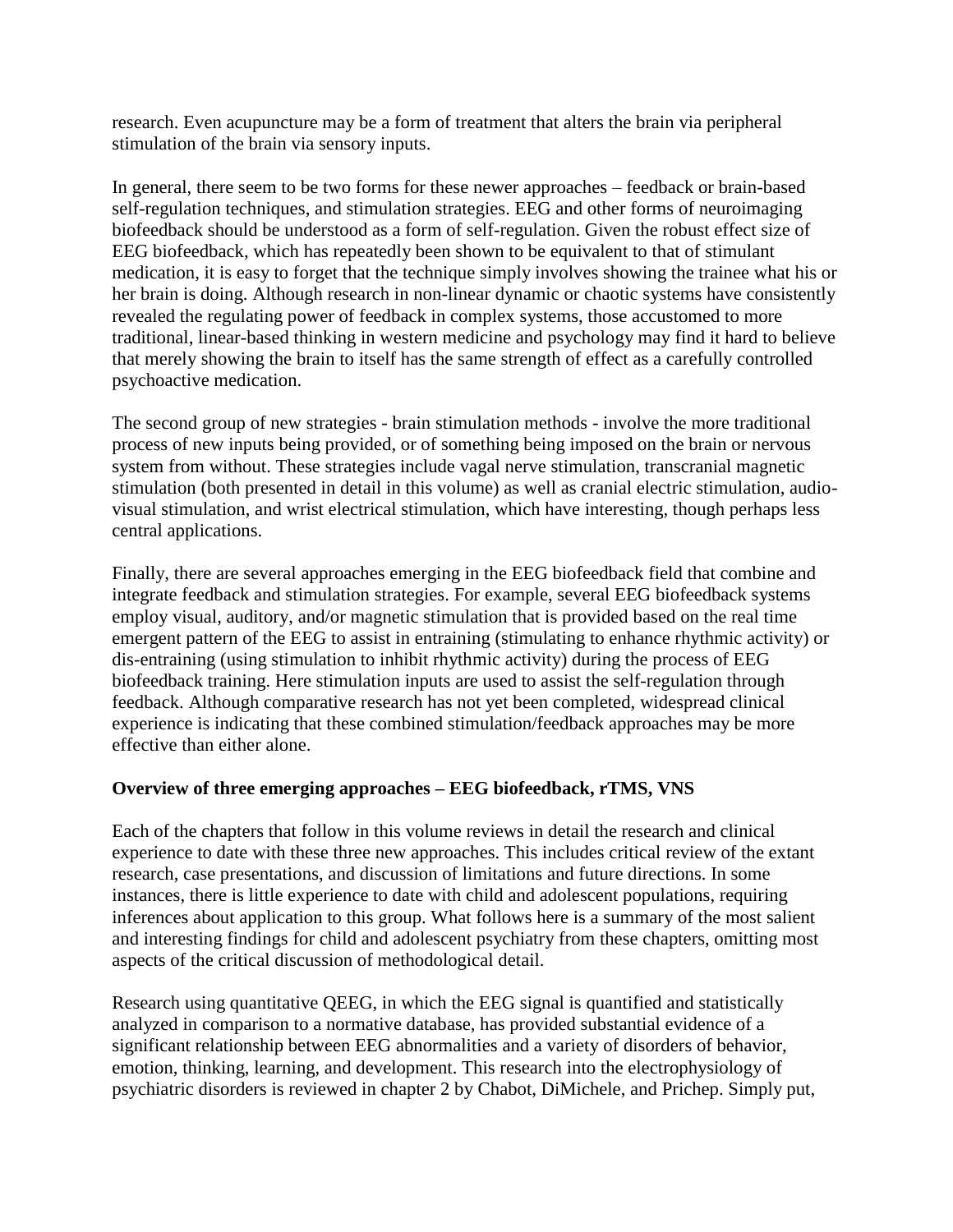their review reveals that the EEG signal is a good indicator of patterns of cortical activation that play a role in many forms of psychiatric disorder. Much of this research has been amply crossvalidated using other neuroimaging techniques.

One intriguing finding is the presence of different patterns of EEG abnormality within diagnostic groups. These patterns have been reliably measured in different laboratories, and may reflect neurophysiologically distinct subtypes of dysfunction within groups that are phenomenologically similar. It is now widely assumed that many if not most forms of psychopathology, as designated by symptom based nosologies, are etiologically heterogenous. There seems little question that this heterogeneity has hindered both research and treatment in psychiatry. Both are likely to be more effective when based on participant/patient selection that shows greater homogeneity.

Electrophysiological subtyping based on the QEEG may provide such a means in the future, as QEEG research is providing evidence of physiologically specifiable subtypes within these heterogeneous groups. This is described for a variety of disorders, including schizophrenia, substance abuse, mood disorder, anxiety disorders, attention-deficit hyperactivity disorder (ADHD), and learning disabilities. Some promising research is presented that suggests that these electrophysiological subtypes make have practical significance for psychopharmacology and for other forms of treatment. For example, one QEEG subtype observed among cocaine abusers accurately predicted rapid relapse after treatment. Another QEEG measure accurately predicts positive response to SSRI's among those hospitalized for major depression within 48 hours of treatment initiation.

Several areas of QEEG research into developmental psychopathology are of interest. Replicated QEEG studies have revealed what may be a neurophysiological substrate of reactive/anxious temperament among infants. This pattern, of frontal activation asymmetry such that there is greater activation in the right compared to the left frontal cortex, is similar to that observed with some adults with depression. In addition, the infants of depressed mothers display this same frontal EEG activation asymmetry, even as young as at 3-6 months and at 1 month of age.

The bulk of QEEG research into child and adolescent psychiatric disorders has been done with ADHD. Multiple QEEG studies have demonstrated a pattern of electrophysiological abnormality among individuals with this disorder. Discriminant function analysis using QEEG variables has shown very high levels of sensitivity and specificity in identifying ADHD participants in several studies. In fact, in two studies, a single ratio of theta/beta power recorded from a single site resulted in sensitivity levels of 86% and 90% and specificity levels of 94% and 98%. Some experts have recommended that neuroimaging studies be included in the routine assessment of ADHD. This research would suggest that QEEG should be the preferred means, since validity and reliability are high and cost is relatively low.

#### **Summary of chapters on feedback strategies**

If the domain of brain electrophysiology, as revealed in the EEG, is meaningfully associated with psychiatric dysfunction, then this domain would appear to be a fertile ground for intervention, such that EEG change would map onto functional change in behavior. This is the avenue of entry of EEG biofeedback into psychiatry. The capacity of individuals to use real time feedback of the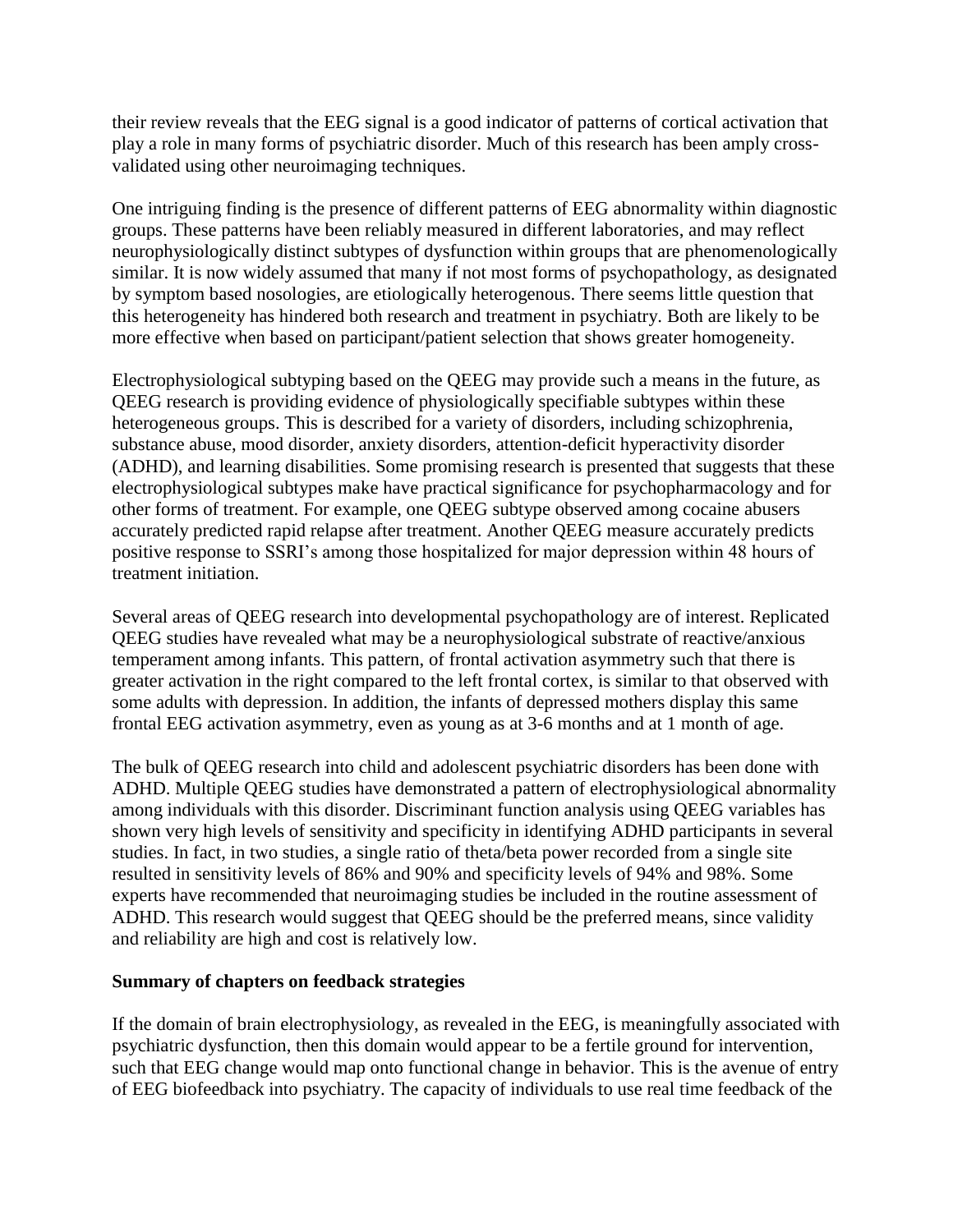EEG in order to alter it through operant conditioning or learning has been established for many years. Numerous studies have shown that EEG biofeedback (EBF), also called neurofeedback or neurotherapy, result in measureable and replicable improvements in attention, impulsivity, mood, anxiety, memory, and learning, as well as clinically significant improvements in addictive disorders and epilepsy, in children and adults.

As with QEEG, the bulk of research into EBF has been with ADHD. This work is reviewed by Monastra in chapters 3, and by Gruzelier and Egner in chapter 4. Five controlled studies have been published, including one RCT. A double blind, randomized, sham treatment study has just been completed, but is not yet published. Many open or clinical trials, with hundreds of participants, have been published as well. These studies uniformly show significant benefit for 70 to 80% of participants, with an effect size for EBF equivalent to that of stimulants, as measured by computerized continuous performance tests and standardized rating scales. Several of the studies have also documented neurophysiological changes as well, including improvements in EEG and in ERPs. Although much more follow up research needs to be done, several studies show the maintenance of gains years after the EBF training ended. There is also growing evidence of the specificity of effect in EBF, such that the effect (behavioral and physiological) varies by specific location and frequencies trained.

Substantial validation research has also been completed on EBF for epilepsy. Several controlled studies have been completed, including three ABA condition reversal studies. Several other open trials or case series have also been reported. A recent meta-analysis indicated that 82% of patients demonstrated greater than 30% reduction in seizures, with an average greater than 50% reduction. This outcome is all the more significant in that most of the participants included in these studies were refractory to medical treatment; for many, EBF was the only alternative to surgery. Recent clinical experience has shown significantly improved outcomes using EBF individually targeted at deviations in the degree of co-activation of different cortical sites, as guided by coherence findings in the QEEG. The efficacy research as well as a case series using the newer QEEG guided approach, is reviewed by Walker and Kozlowski in chapter 8.

In chapter 5, Hammond reviews the scientific literature on EBF for anxiety and depression. Research on EBF for anxiety is less well developed than for ADHD and epilepsy. Multiple small studies on GAD, OCD, phobic anxiety, and PTSD have been published, with several controlled trials. Overall results show significant reduction in anxiety with EBF, although several of the studies involved many fewer sessions than is used in clinical settings. Clinical trials presented by the author using QEEG guided EBF appear to have show stronger benefit. With depression, several case studies have been published providing preliminary evidence of efficacy with major depression. An open case series presented by the author also suggests that QEEG guided EBF training may have a larger effect size.

Trudeau reviews the literature on the use of EEG biofeedback in adolescent psychoactive substance use disorder (PSUD) in chapter 6. In research with adults with PSUD, multiple RCT's as well as uncontrolled studies have shown protocol specific EEG changes, and improvements on measures of depression (self-rating), attention (CPT) and stress (physiological). Several long term follow-ups showed a significant reduction in the one year abstinence/recidivism rate for the EBF group compared to controls. No formal research has been published on the use of EBF with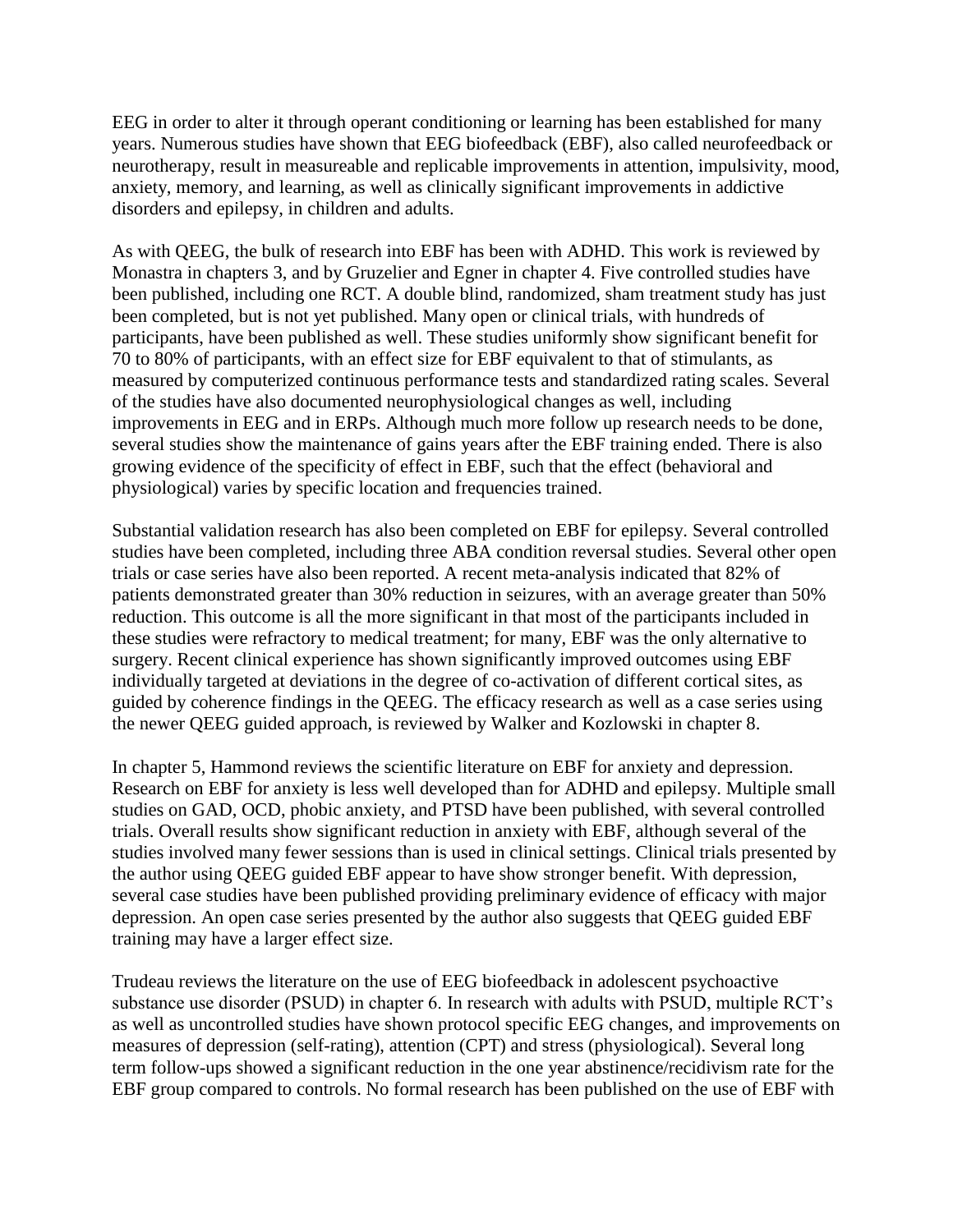adolescent populations, although clinical reports are encouraging and suggest that adolescents should also benefit from this treatment. Given that EBF is medication free and has been shown to be effective with ADHD, a frequent co-morbid condition with PSUD, EBF appears to have particular value for these (PSUD with ADHD) patients where the risk of medication abuse is high. Family therapy, currently, is the primary intervention for adolescent substance abuse Given that few safe, patient centered treatment options exist for children and adolescents with substance abuse, neurofeedback warrants further investigation as well as consideration in treatment planning.

Reviews of the literature on treatment for traumatic brain injury (TBI) and reading disabilities (RD) indicate that very few of the commonly used interventions have shown efficacy in formal research, and that the effect size of these techniques is usually quite small. In chapter 7, Thornton and Carmody provide an overview of the research and clinical experience with the use of EBF with TBI and RD. Several open case series and controlled studies (including one RCT) have shown significant benefits for EBF with TBI primarily in adults, with improvements on measures of attention, executive function, cognitive flexibility, problem solving, information processing, verbal fluency, and depression, as well as in the EEG. Cessation and reduction of medication has also been reported as well as return to productive work. For RD, no formal studies have been published to date, although several studies of the effect of EBF on ADHD have provided suggestive preliminary evidence of improved cognitive function. An open case series of patients with TBI and RD is described using EBF guided by QEEG based on a cognitive task activation database. Significant improvements are shown as measured by a variety of neuropsychological measures.

## **Summary of chapters on stimulation strategies**

Vagal Nerve Stimulation (VNS), reviewed by Martinez, Marangell, and Hollrah in chapter 9, represents a novel but invasive method for controlling epilepsy. Case and controlled trial studies demonstrate efficacy with adults with treatment refractory epilepsy. Studies of VNS with adolescents show seizure reduction of 23%, 32%, 37%, and 44% at 3, 6, 12, and 18 months respectively. Similar benefit is seen in a case series of patients younger than 12.

Consideration of the mechanism of action of VNS as well as reports of mood improvement when used for epilepsy suggest that VNS may have anti-depressant effect. Two studies of VNS for treatment resistant depression have been conducted with adults. In an open label trial, response and remission rates were 30.5% and 15.3%, and 46% and 29% at 10 weeks and one year respectively, with no negative effects on neuropsychological testing. A subsequent RCT showed a 15% response rate for the VNS group and a 10% response rate among sham controls. No research or case reports exist on the use of VNS for depression in children and adolescents.

Significant risks associated with surgical implant as well general anesthesia need to be weighed when considering this intervention. For patients suffering from chronic refractory epilepsy, they may choose the possible clinical benefit over the risk. Adult patients suffering from chronic refractory depression face similar-risk benefit considerations, although the single RCT completed to date shows limited benefit. However, it is rare that safer alternative interventions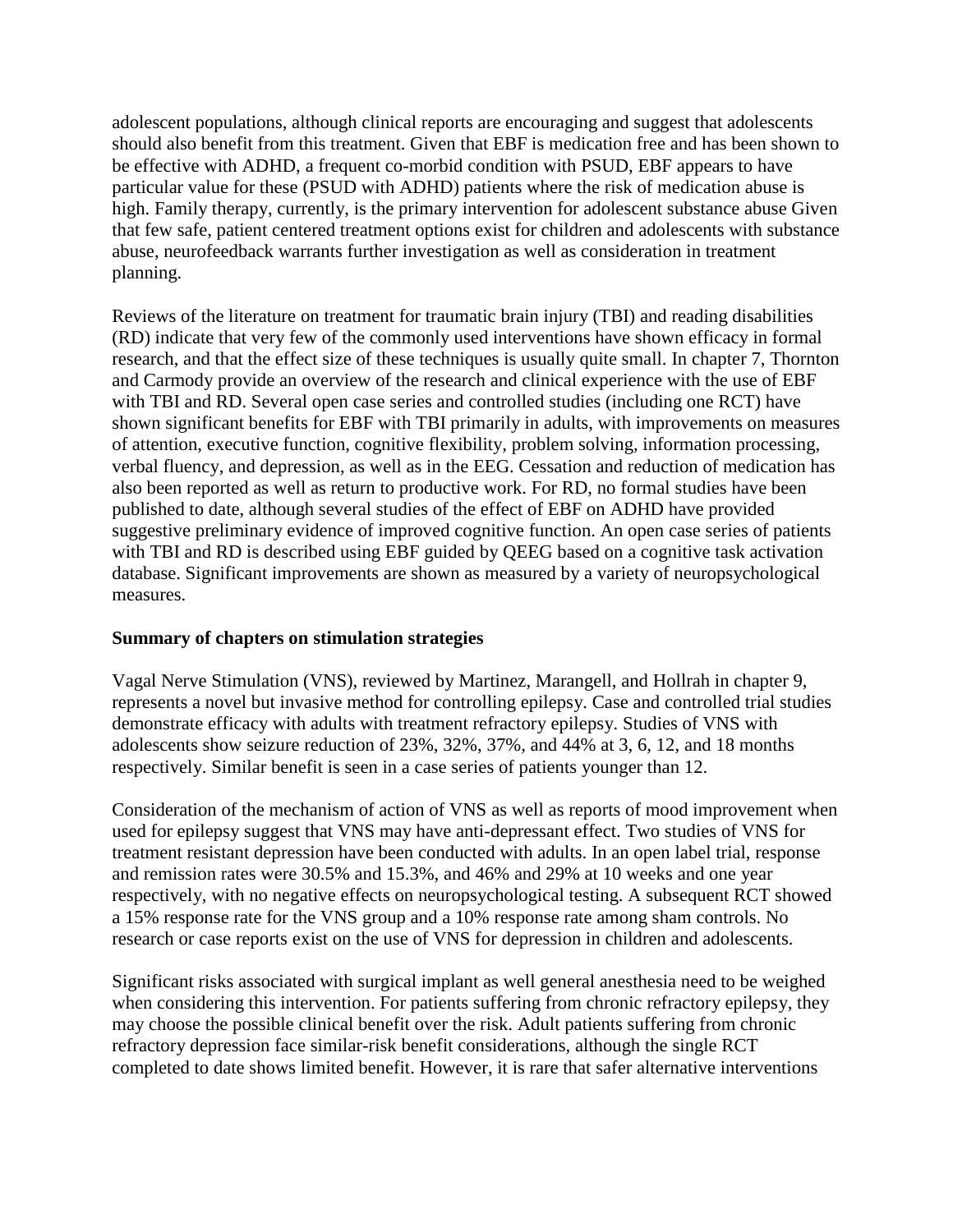are exhausted in childhood and adolescent depression. Nevertheless, VNS shows promise as an intervention for depression in this population. Further research is warranted.

Research and clinical experience with repetitive transcranial magnetic stimulation (rTMS) is reviewed by Morales, Henry, Nobler, Wasserman, Sackheim, and Lisanby in the final chapter of this volume. Although not currently approved by the FDA for the treatment of any disorder at any age, this non-invasive form of brain stimulation is under active study in adults as a form of intervention for major depression, schizophrenia, anxiety disorders, and some neurological conditions. Although there have been no controlled trials on the efficacy of rTMS for treatment of any disorder in children and adolescents, case studies are reported with nine children. Based on an informal case reports, five of seven children in a heterogenous group diagnosed with bipolar disorder, unipolar depression, and schizophrenia were judged to be improved. In a separate published case report, one of two children with epilepsia partialis continua showed a cessation of seizures within 24 hours; the other showed no change. Single and paired pulse TMS appears to carry minimal risk to children. However, given that repetitive TMS carries greater risk, and that no safety studies have been completed to date, research investigating the safety of rTMS with child and adolescent populations is needed.

Recent work with rTMS has renewed interest in an established form of brain stimulation electroconvulsive therapy. With empirically established efficacy with major depression in adults, ECT is generally used as a second line treatment with treatment resistant adult patients. However, it is rarely used with children and adolescents, and efficacy data are quite limited. No controlled trials have been published. In a review of published case studies, it appears that response is consistent with that with adults, and better with affective than psychotic illnesses. Although some significant adverse effects were reported in earlier case studies, improvements in anesthetic techniques and management of co-morbid conditions have significantly improved the side effect/adverse events profile in both adult and adolescent populations. Recent reports suggest that children and adolescents appear to have transient cognitive side effects that resolve completely. Further safety and tolerability research is needed.

#### **Clinical considerations in evaluating new treatments modalities**

The chapters in this volume describe new treatment modalities outside of the conventional psychiatric practices of medication management and psychotherapy. With increasing emphasis on evidence based practice and the empirical validation of clinical methods, it is widely accepted that all such new approaches should be carefully evaluated as to the level of evidence base or degree of formal, controlled empirical support available. The highest standard of such empirical support is that from randomized controlled trials (RCT's).

At the same time, the complex realities of clinical practice usually require that the results of formal empirical research (controlled trials) be reconsidered or moderated in the light of these realities . For example, many if not most controlled trials exclude participants with co-morbid conditions. Research has shown that "the majority of patients were excluded from participating in the average study" due to the presence of co-morbid conditions . However, the clinical reality faced by practitioners is that few patients have only one clearly definable Axis I diagnosis.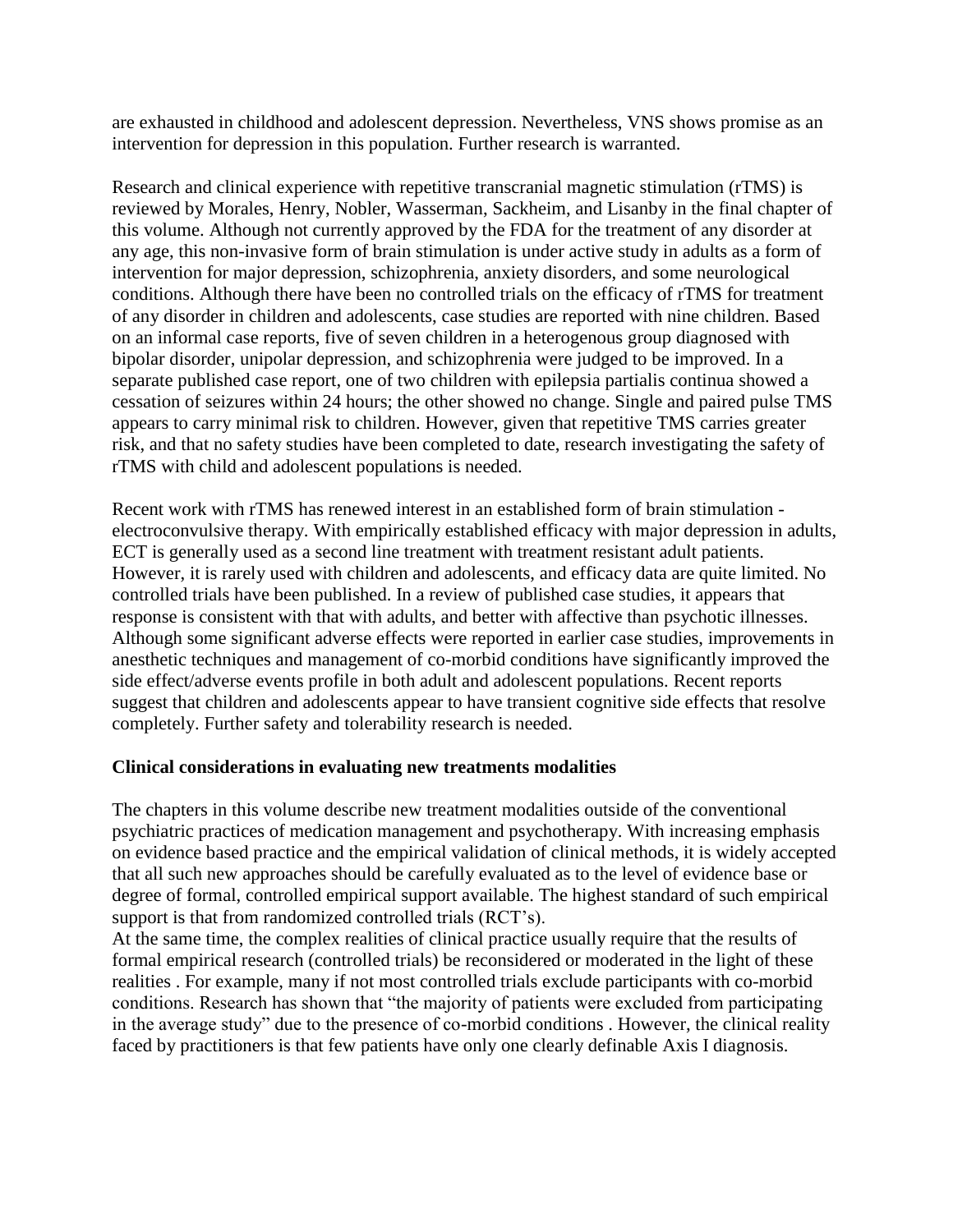In addition, the use of strictly manualized approaches or treatment protocols, as in controlled research, is often impossible or contraindicated in clinical practice due to a variety of factors which may be controlled in research but cannot in everyday practice without negatively impacting rapport and the therapeutic relationship. Research has shown that specific practices account for no more than 15% of variance in therapeutic outcome, while the therapeutic relationship accounted for 30%, patient characteristics and extra therapeutic change for 40%, and expectancy and placebo for 15%. For these reasons, it is clear that real world conditions may limit the implementation of research based treatments , and that research based dictates which interfere with the therapeutic relationship should be adjusted in clinical practice For these and other reason, it has been argued by Seligman and others that controlled (RCT) trial research, while high in internal validity, is weak on external or ecological validity. In order to provide empirical support more aligned with the complex realities of clinical practice, these authors favor "effectiveness research" – formal measurement of outcomes from treatment as administered in everyday clinical practice. Although debate continues on the relative value of these different forms of evidence, most of the emphasis in the evidence based treatment movement remains on the central importance of RCT's.

For the purposes of summarizing in this chapter the degree of empirical support for each of these three new interventions in child and adolescent psychiatry, three dimensions will be discussed : (1.) efficacy – or evidence of benefit in controlled research, especially randomized controlled trials (RCT); (2.) effectiveness – or evidence of usefulness in clinical settings; and, (3.) efficiency – or evidence of cost effectiveness relative to other treatments.

Several professional associations have promulgated standards for evaluating the degree of empirical support or the evidence-base for interventions or practices in their fields. Several of the chapters in this volume have referred to guidelines issued by the two professional organizations for EEG biofeedback providers. , which are substantially similar to those that have been offered by The American Psychological Association (APA) This format specifies four levels of empirical support or evidence base: efficacious and specific, efficacious, probably efficacious, and possibly efficacious.

The American Academy of Child and Adolescent Psychiatry has outlined a set of guidelines to evaluate clinical practices, as for example in the Academy's practice parameter for the use of stimulant medication. They are considerably less stringent than those adopted by the APA and the EEG biofeedback professional associations. Unlike the latter, which do not give any weight to clinical experience, they give considerable weight to the informal knowledge base that emerges from shared clinical experience.

This is fitting for a number of reasons. First, patients suffering from child and adolescent psychiatric disorders and their families have very few therapies to choose from that are conclusively proven through empirical research or are Food and Drug Administration (FDA) approved. Should child and adolescent psychiatrists limit themselves to treatments that have been fully validated through empirical research with their population, they would have too few tools available. This state of affairs requires the practitioner to employ scientifically informed clinical judgment to utilize treatment approaches that have not been fully evaluated in this age range, and then use the basic clinical method of careful observation of the effects on a single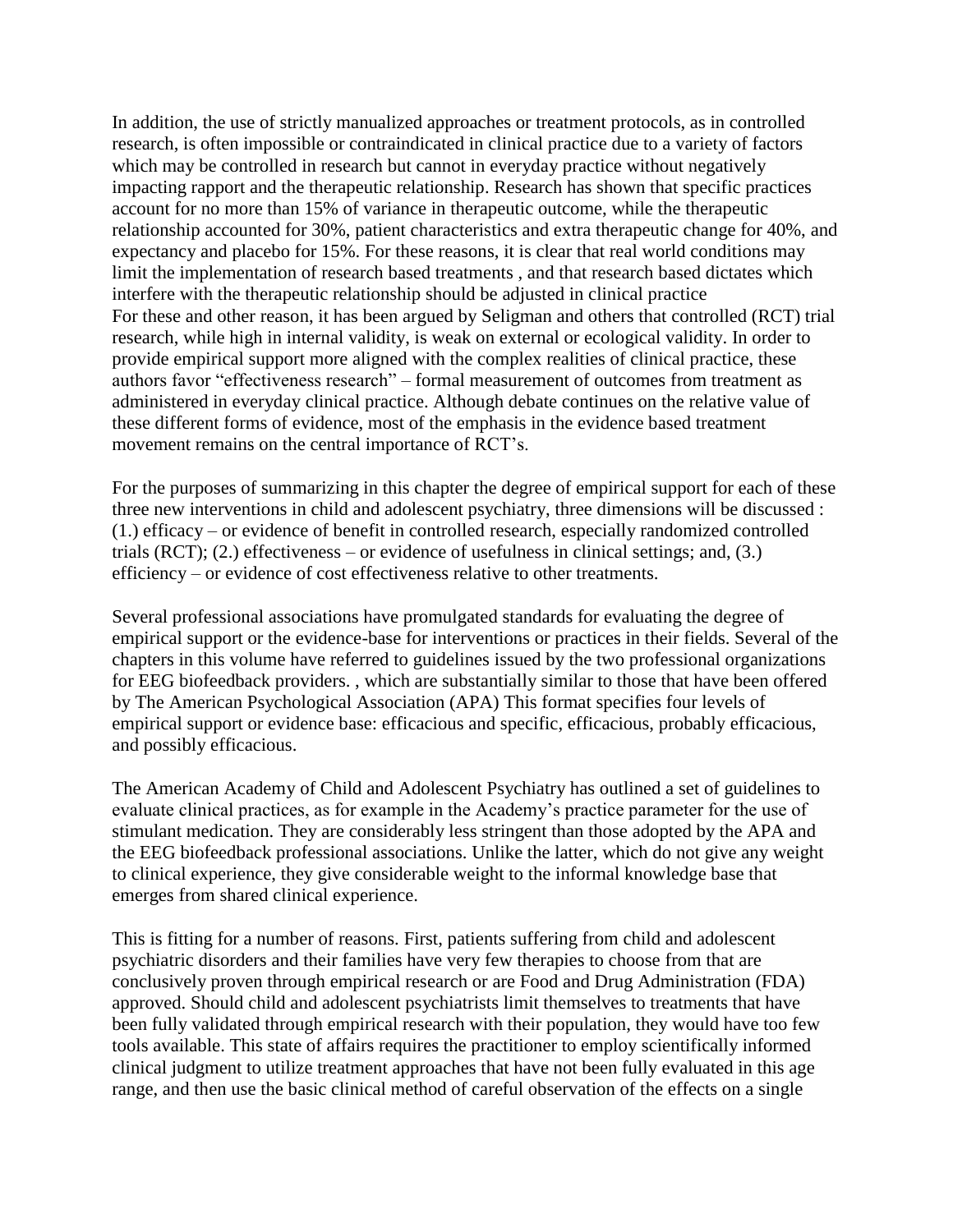participant of that treatment approach, adjusting treatment according to the response and side effect profile shown. Simply put, the current state of the field requires the frequent use of clinical judgment in practice, and the AACAP guidelines recognize this fact in evaluating practices.

Second, because research to validate new treatments is slow to progress and limited in scope, this situation is not likely to change rapidly. Third, many advances in psychiatry over the last decade have been due to changes in the way medications are use in clinical practice, rather than based on methods first validated in research. Experiences shared among informal networks operating among clinicians lead to the spread of new approaches, with continual clinical "testing" with individual patients in practice. At some point in this process, controlled research may be done to provide a more formal test of these clinically derived practices. Simply put, much discovery occurs through the clinical use of interventions prior to formal empirical study; and the AACAP guidelines recognize this fact. This process of clinical discovery followed by empirical testing is seen in most other areas of mental health. Finally, recent studies are suggesting that an overly strong emphasis on the need for RCT's to demonstrate efficacy may be mistaken, since results from non-randomized observational studies have generally been quite similar to randomized controlled trials.

In this chapter, the Academy's practice parameter for the use of stimulant medication will be used to assess the dimension of the evidence of efficacy and effectiveness of the new approaches described in this volume. The dimension of efficiency will also be discussed for each new intervention.

The AACAP classification uses a hierarchal system with four levels: minimal standard (MS), clinical guidelines (CG), options (OP), and not endorsed (NE). Minimal standards are expected to apply to cases in clinical practice at least 95% of the time, and meet that standard due to "substantial empirical evidence (such as well controlled, double blind trials) or overwhelming clinical consensus." Clinical guidelines are expected to apply to cases in clinical practice approximately 75% of the time. "These practices should always be considered by the clinician, but there are exceptions to their application." Treatments that meet this standard show limited empirical evidence (such as open trials, case studies) and/or strong clinical consensus. Options are practices that are acceptable but lack sufficient empirical evidence to support their recommendation: "In some cases, they may be appropriate, but in other cases, they should be avoided." Not endorsed are used for practices known to be ineffective or contraindicated.

As an example of the AACAP practice standards, stimulant medications are options (OP) in the treatment of apathy due to a general medical condition, adjuvant medical uses such as for psychomotor retardation, and treatment-refractory depression. Stimulant medications for ADHD meet the criteria for clinical guidelines (CG) not minimal standard (MS). The conservative recommendation is most likely due to the lack of overwhelming clinical consensus and somewhat limited number of published double-blind trials.

These standards may be confusing to patients and parents when discussing treatment alternatives. However, discussion of treatments using an evidence-based approach is possible in the clinical setting . The clinician needs to use his/her professional training to critically assess the data and present it to the patient and family in everyday language. An important concept to share with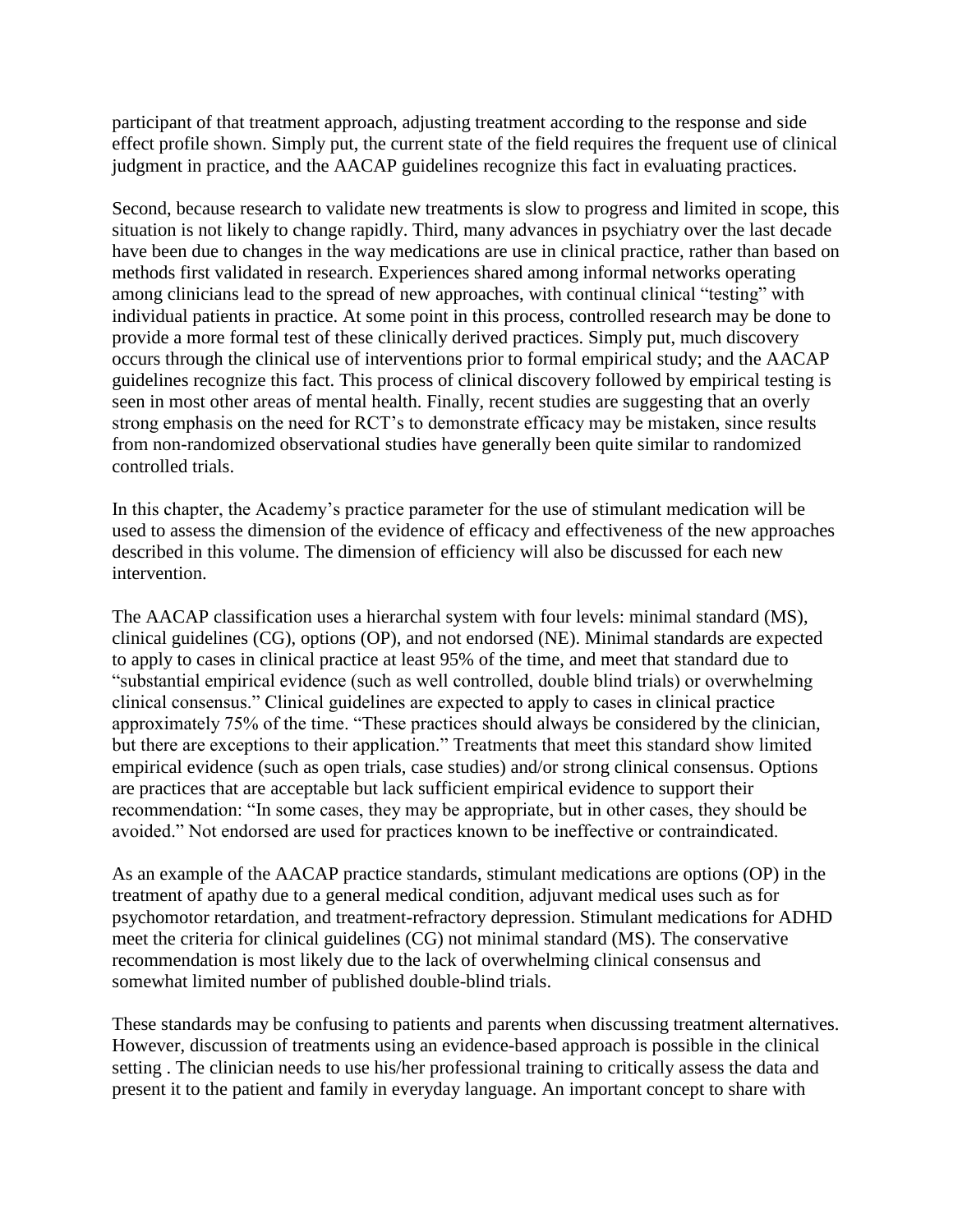families is "how big of a change" results from a treatment, other wise known as effect size. The clinician assesses effect size based on three possibilities: 1) strength of association 2) magnitude of difference, and/or 3) measures of risk potency . Interpretation of effect size is given in Table 2 but needs to be balanced by clinical assessment of severity of disorder versus side effect and/or risks of treatment. For example, "smaller than typical strengths of relationship" may be relevant in the case of terminal cancers but not in the treatment of ADHD.

### **AACAP guideline ratings for feedback strategies**

EEG biofeedback meets the AACAP criteria for clinical guideline (CG) for treatment of ADHD, seizure disorders, anxiety (OCD, GAD, PTSD, phobias), depression, reading disabilities, and addictive disorders. This suggests that EEG biofeedback should always be considered as an intervention for these disorders by the clinician. Clearly there is stronger evidence of efficacy, indeed the strongest among the three new approaches being considered in this volume, for the use of EEG biofeedback for ADHD in children and adolescents. Due to this high level of empirical support, the use of EEG biofeedback for ADHD will (with the publication of the second RCT) meet the most stringent APA criterion of efficacious and specific, which requires two independent RCT's among other factors.

It is not entirely clear what would be required to meet the AACAP minimal standard guideline requiring "substantial empirical evidence (such as well controlled double blind trials.)" Although the research base for most interventions in psychopharmacology that would meet the minimal standards (MS) clinical guideline includes many more than two RCTs, this is a (financial and practical) burden considerably more easily borne when testing a medication than testing an intervention that requires between 20 and 40 treatment sessions. EEG biofeedback for ADHD can arguably be considered to meet this standard once the additional RCT is published.

EEG biofeedback has been widely utilized clinically by practitioners from a range of disciplines – psychiatry, psychology, social work, counseling, nursing, and education, among others. Indeed, the dimension of clinical effectiveness represents the peculiar strength of EEG biofeedback, as its application has become widely disseminated, in many areas well before the base of research support had been established. There is strong clinical consensus among practitioners that it is useful in clinical practice with each of these disorders. Again here, the strongest evidence of clinical effectiveness is in the area of ADHD. Several of the larger case trials summarized by Monastra in his chapter in the volume were, in essence, effectiveness studies completed in outpatient practices. In addition, EEG biofeedback is widely used with children and adolescents with anxiety, depression, and disruptive or explosive behavior.

Specific recommendations, based on the body of empirical evidence available at present, suggest that EBF be considered by clinicians and parents as a first line treatment for ADHD when parents or patients prefer not to use medication and as an option in cases when significant side effects or insufficient improvement occurs with medication. EBF should be considered an option for epilepsy, anxiety and depression, addictive disorders, and TBI when patients and/or parents prefer not to use medication, when medications aren't well tolerated or are not fully effective, and/or when proven psychotherapeutic approaches are ineffective or contraindicated. EBF may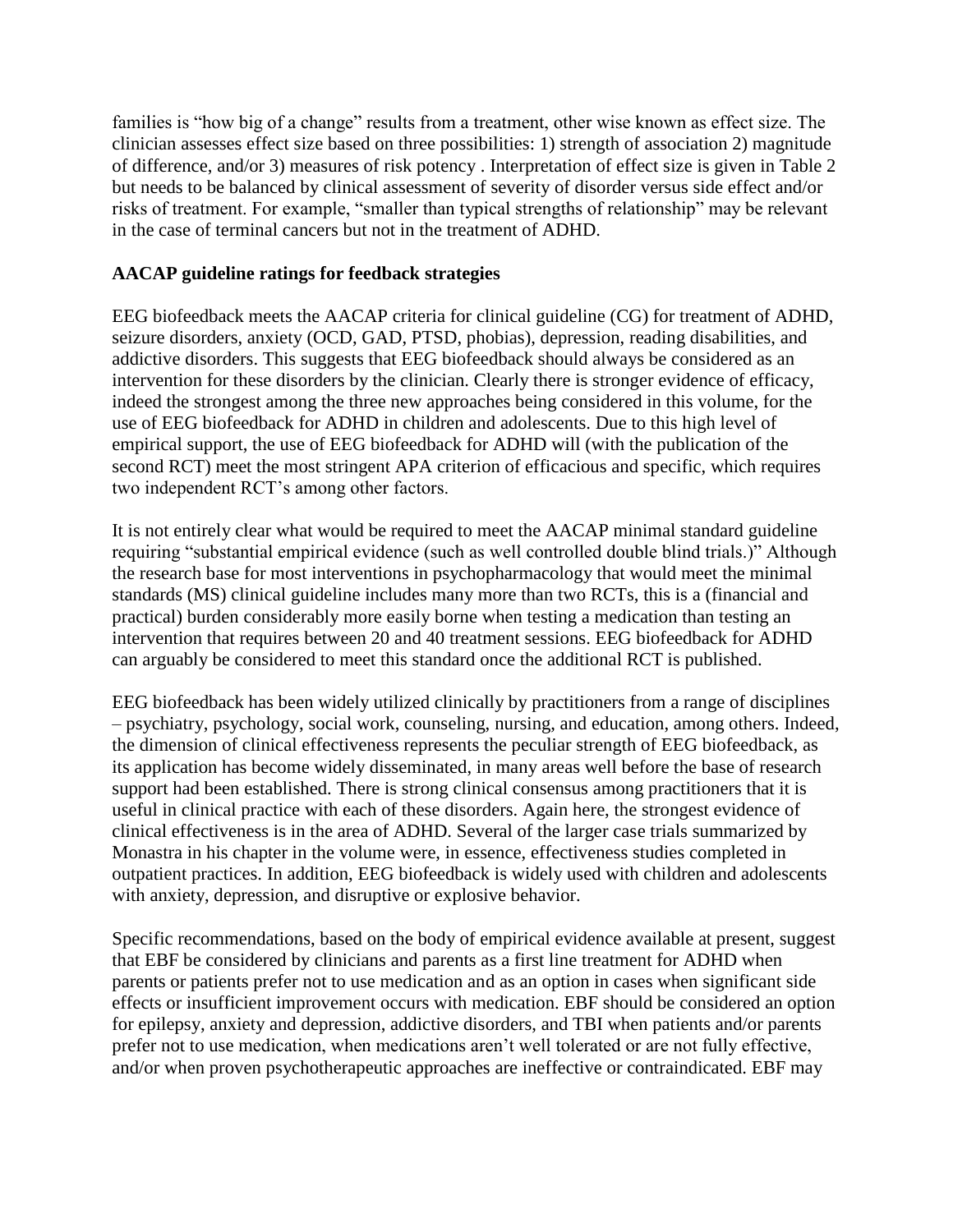also be used in combination with psychopharmacology and/or psychotherapy. EBF for reading disabilities may be recommended as an option when more conventional methods fail.

Emerging areas of application of EEG biofeedback are with migraines, reactive attachment disorder (RAD), and autistic spectrum disorder (ASD). There are widespread and consistent clinical reports of efficacy with migraines and with RAD. For migraines, in addition to EEG biofeedback, a newer form of EEG biofeedback called passive infrared hemoencephalography (pirHEG) has shown considerable promise in clinical trials. pirHEG uses an infrared lens mounted on the forehead to measure long range infrared temperature. Increases in the pirHEG signal are believed to reflect a composite of thermal energy generated by brain cells, vascular supply, and vascular return. Training migraineurs to increase the pirHEG readings through feedback has consistently led to significant reduction in the frequency and intensity of the migraine attacks. A clinic based pilot study of 100 migraine sufferers was conducted using 30 minute pirHEG sessions. Over 90% of the participants, most of whom had not responded to medication, reported significant improvements in migraine pain and frequency of migraine attacks.

With autistic spectrum disorder, based largely on word of mouth communication among parents, there is rapidly growing clinical experience with EBF. There is one published controlled group study of EBF for autism . In that study, 24 autistic participants were randomly assigned either to the EBF treatment or to a waitlist control group. Twenty or more sessions (average  $= 36$ ) of EEG biofeedback using a standard protocol were given. EBF participants showed significant improvements on measures of sociability, communication, health, and sensory awareness compared to controls.

There is a strong consensus among EBF clinicians who work with the ASD population that EBF offers substantial benefit to a significant percentage of this population. It appears to be helpful both to more severe autistic individuals and to individuals with high functioning autism and Asperger's disorder. Approximately 70 to 80% of patients with ASD benefit. The degree of benefit ranges from mild to quite profound. For example, one 4 year old boy had recently been diagnosed with PDD-NOS. He had extremely severe behavioral and emotional self-regulation problems, with episodes of extreme aggression toward his brother and parent and self-injurious behavior such as biting and head banging many times daily. He spoke in two to three word phrases, primarily echolalic, engaged in considerable repetitive behavior, and showed very little social engagement, even with his mother. After three months of twice weekly EEG biofeedback sessions, aggressive behavior and tantrums had largely subsided, language had improved markedly, he began to engage in parallel and some joint pretend play with peers, and his relatedness with his parents and brother had improved markedly. Generally, improvements are seen in attention and other aspects of executive function, in anxiety and emotional selfregulation, and in the degree to which the child is tuned in to or engaged with the world around him rather than being "in his own world". It appears to be the case the EEG biofeedback treatment in ASD requires many more sessions than for other disorders; for this reason, home training under the supervision of the clinician is often employed.

The rationale for use of neruofeedback for ASD is similar to that for psychopharmacology for this population. Virtually all children with ASD have significant attention deficits and often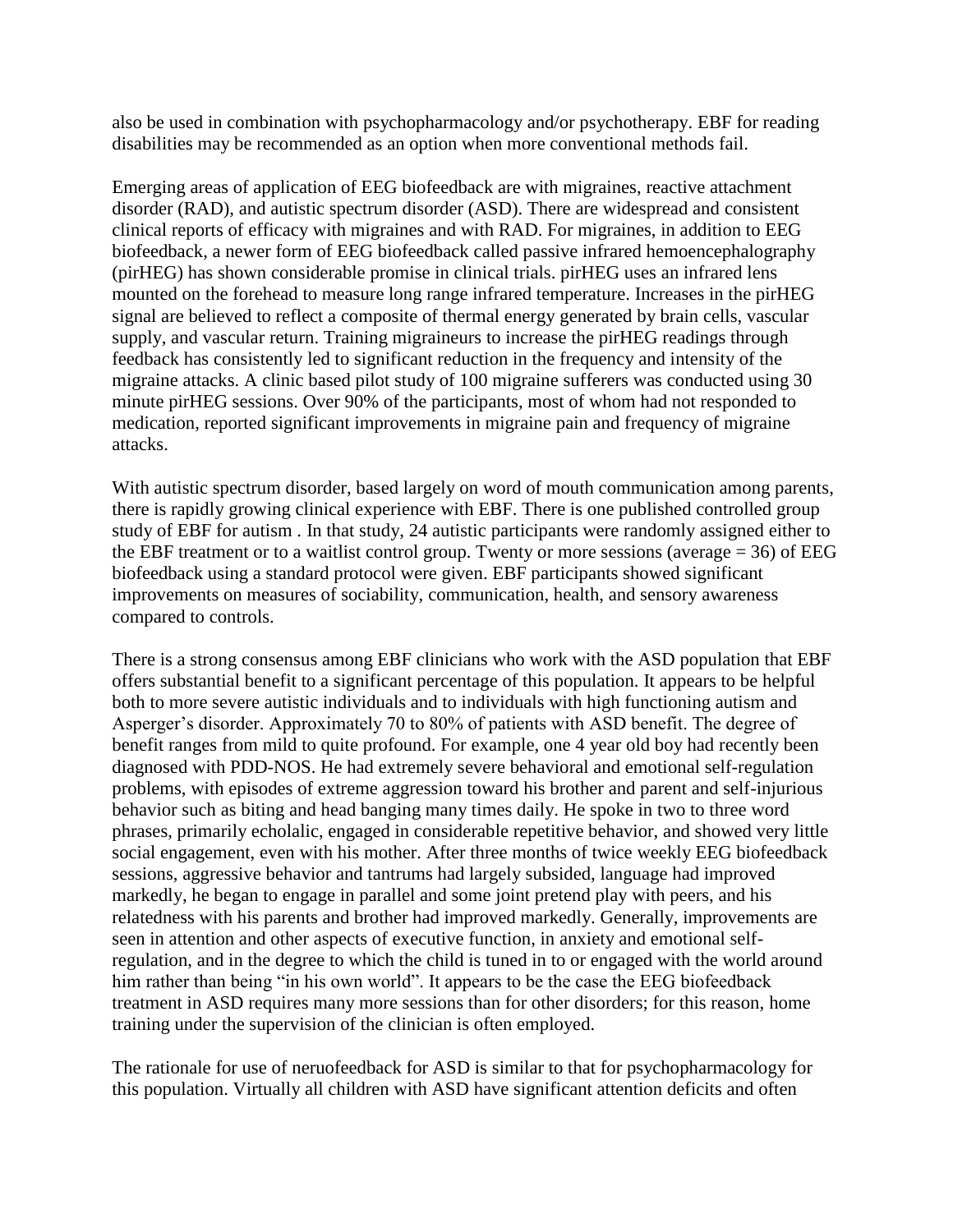impulsivity. Although this fact is widely ignored in practice, the DSM IV recognizes this when it dictates that ADHD should not be diagnosed in the context of a pervasive developmental disorder. Virtually all children with ASD also suffer from anxiety, obsessive-compulsive symptoms, and mood disturbances. EEG biofeedback, like psychopharmacology for ASD, is targeted at these specific domains of dysfunction – attention and executive function deficits in general, anxiety and obsessive symptoms, and mood.

There are few risks or contraindications for EEG biofeedback. In the ABA condition reversal studies with epilepsy described in chapter 8, participants were first trained with a protocol designed to decrease slow EEG activity (theta - 4 to 7 HZ) and increase faster activity (SMR - 12-16 HZ). The methodologically dictated treatment reversal condition entailed using the opposite protocol, training to increase slow activity and decrease fast activity. The third condition was to restore the first protocol to decrease slow EEG activity and increase faster activity. In this study, seizure incidence did increase under the reversal condition. However, this reversal condition, which surely would no longer be permitted under IRB review, was not employed to treat seizures but to demonstrate the specificity of the seizure inhibiting effect of theta reduction/SMR enhancement EBF. Proper use of EBF has been shown to reduce seizure frequency; there are no documented reports of adverse effects when appropriately employed with this disorder, or with any other disorder. Temporary negative effects, such as sleep onset insomnia or increased irritability, anxiety, or emotional lability can occur. These are self-limiting or can be ameliorated by adjusting the training protocol. There are no published reports of permanent negative effects from EEG biofeedback training.

Finally, regarding the cost benefit ratio with EEG biofeedback, which must be evaluated in comparison to other approaches, the issue is complex. On the one hand, like psychotherapy, a course of EBF will almost certainly be more costly than use of medication during the same period of time. However, if the benefits of EEG biofeedback endure long after the treatment ends, while medication use is ongoing, EEG biofeedback may have a cost advantage in the long run. Much more research into the longevity of benefits form EEG biofeedback is needed. to clarify this question. However, since many insurance companies do not cover EEG biofeedback, the initial cost is too high to sustain for many families.

Another practical difficulty is that it may be difficult to find an EBF provider and even more difficult to ascertain their competence. There is a professional certification organization (BCIA – Biofeedback Certification Association of America) that certifies basic competence in EEG biofeedback. However, in EEG biofeedback practice, as in other areas of clinical practice, clinical skill level varies by individual clinician. Because most practicing child psychiatrists are unlikely to have established familiarity with EEG biofeedback providers through previous referrals, this difficulty is the more significant.

#### **AACAP guidelines ratings for stimulation strategies**

Turning now to neuro-stimulation strategies covered in the volume, vagal nerve stimulation (VNS) meets the AACAP standards for clinical guidelines (CG) as an intervention for treatment refractory epilepsy because a significant number of published open trials and case studies exist showing efficacy. This suggests that VNS should be considered in the treatment of epilepsy.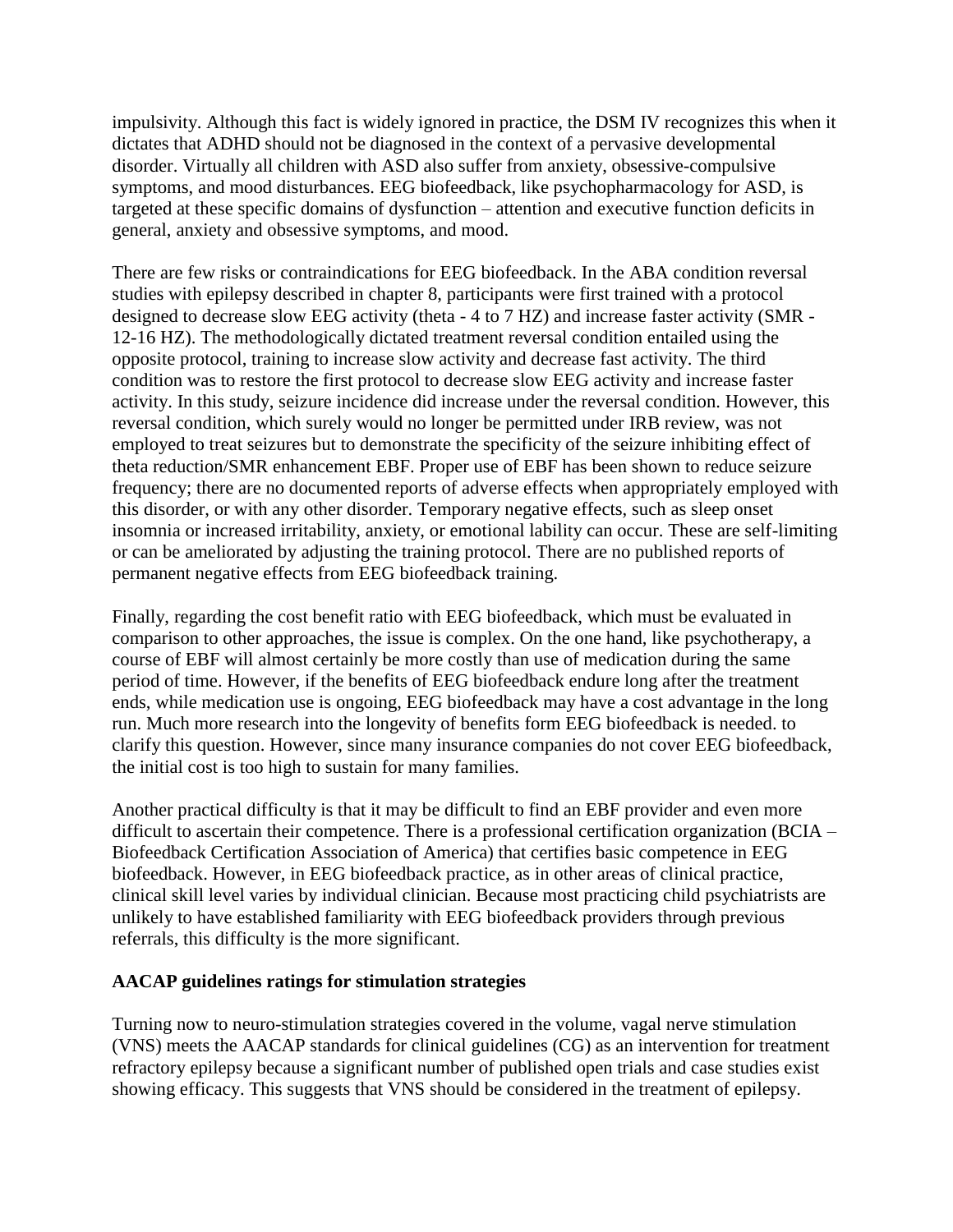However, until further improvements in VNS safety and efficacy occur and research is published on efficacy for specific psychiatric disorders with child and adolescent populations, AACAP guidelines indicate that VNS should be considered an option (OP) in treatment refractory psychiatric disorders.

rTMS is not an FDA approved treatment intervention, but is being actively investigated in adults for the treatment of depression, schizophrenia, anxiety disorders, and some neurological conditions. rTMS meets the standard for clinical guidelines (CG) as a treatment for bipolar disorder, unipolar disorder, and schizophrenia, based on seven case reports showing benefit. This number of cases is very small and suggests that rTMS may be considered as a treatment option for these disorders in adolescents by the clinician, but should be reserved for those who have had multiple medication trials with limited efficacy or intolerable side effects, until further data appears in the literature. rTMS has also been used in the treatment of seizure disorders in children and adolescents and there are a few case reports of its clinical application for that indication.

The risk for rTMS is considerably greater than the risk of single or paired pulse TMS, based upon adult studies, in which headache, scalp pain, affected hearing and increased risk for seizures have been described. There have been no safety studies of rTMS that included children and adolescents; particular caution is warranted with respect to dosing of rTMs in children due to their lower seizure thresholds.

## **Future directions**

A great deal of additional research is needed for all of the strategies reviewed in this volume. Clearly, work is in the very early stages with VNS and rTMS for child and adolescent psychiatric disorders, and further investigation is needed at every level.

EEG biofeedback has a greater body of empirical support, but for several types of disorder, this work is also at early stages. Unlike VNS and rTMS, little research on EBF has been done to date in major medical centers, and none in psychiatry settings. Major research support has been lacking. This seems unfortunate given the promise shown by EBF in the body of empirical study completed to date. Further research is clearly warranted into the efficacy of EBF for each of the psychiatric disorders discussed in this volume. In particular, research into the mechanism of effect and into the specificity of effect using different training protocols would be useful. In addition, further study is needed comparing fixed protocol training to training which is individualized based on QEEG assessment.

Better understanding of the neurophysiologic basis of EBF may facilitate wider acceptance by the general medical community and help dispel longstanding negative biases according to which EBF is often viewed as "quack science". For example, in the chapter on EBF for epilepsy, Walker and Kozlowski describe an alternative theory of seizure generation, that seizures result from over activation of the "anti-binding" mechanism to prevent synchrony of brain electrical activity that would interfere with temporal coding of memory, in contrast to the traditional theories regarding spatial organization of memory that are disrupted by seizure foci and local injury. This view focuses attention on the organization of brain electrical activity on the dimension of time, which is critical to proper brain function. (Neurofeedback may be the only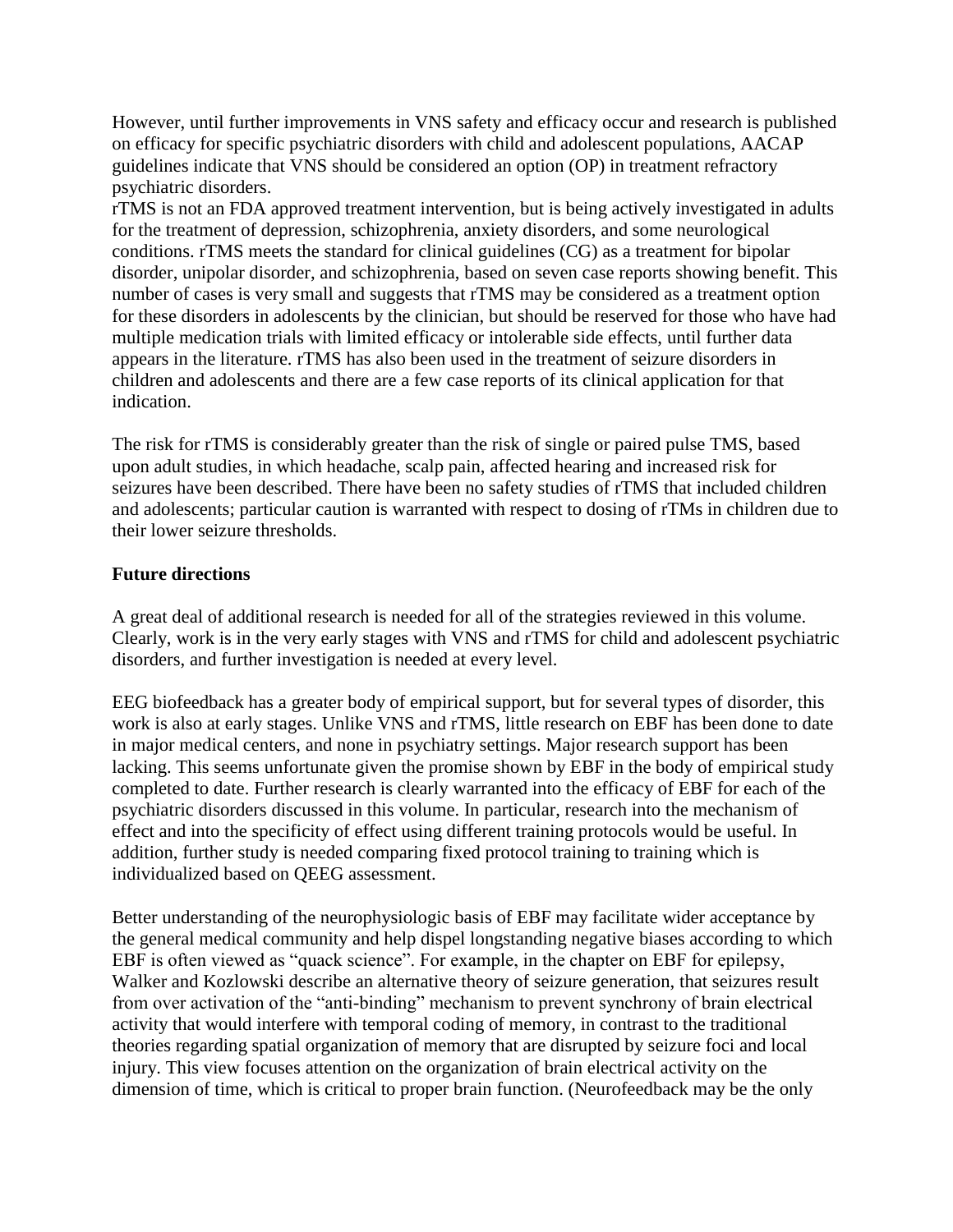treatment that reorganizes brain activity in the space of time otherwise known as temporal coding.)

Further research into the efficacy of rTMS, VNS, and EBF for psychiatric disorders in children and adolescents is needed using large, randomized, double blind, placebo controlled trials. However, the use of placebo may involve increased risk in some instances. This was documented in the ABA condition reversal studies described above, in which seizure frequency increased during the treatment reversal condition. Sham surgery for VNS implants would carry all the risks of surgery and general anesthesia without any possible benefit to the patient.

In addition, it should be recognized that it is quite difficult to provide a genuine placebo in EBF research. EBF trainees quickly recognize that the display reflects their own activity. They clearly see in the visual display when artifact is produced by movement, eye blinks, sneezes, or clenching of the jaw. Placebo conditions in which the control participant is shown a noncontingent display (either random "feedback:", or, in yoked control studies, the display contingent on another trainee's EEG) are unlikely to evoke the same experience of "That's me" that virtually all trainees notice and comment on. In this sense, it is unlikely to serve as a genuine placebo. The trainees are then also unlikely to be genuinely blind, even when formally "blinded".

For these reasons, it may be inappropriate to insist on the application of the methodology widely used in RCTs to each of these interventions. New research models beyond the traditional, randomized, placebo-controlled trials need to be developed to validate these emerging interventions.

Given the early success of real time feedback with fMRI (rtfMRI), it appears likely that much more work will be done in this area. However, fMRI is much more expensive and less widely available than EEG equipment; therefore, particularly as rtFMRI biofeedback training advances, it will be crucial to conduct comparative studies of rtfMRI and EEG in their application to neurofeedback training.

rtfMRI has a significant advantage over EEG in that this technique allows for imaging of subcortical structures, which can then be impacted by feedback based training. EEG source localization techniques have been developed which allow for EEG surface recordings to accurately image three dimensionality using high time resolution statistical parametric mapping for tomographic images of electric neuronal activity. This method, called Low Resolution Electromagnetic Tomography (LORETA), employs the methods of statistical inference for the localization of brain function as used in PET and fMRI studies to the EEG, and results in a low spatial resolution estimate of the electric neuronal activity . Most recently, quantitative neuroanatomy was added to the methodology, based on the digitized Talairach atlas provided by the Brain Imaging Centre, Montreal Neurological Institute. The combination of these methodological developments has placed LORETA at a level that compares to the more classical functional imaging methods, such as PET and fMRI. Initial validation studies of LORETA have been positive.

Pilot clinical investigations of real time feedback using LORETA are currently underway. There are many technical hurdles, as artifact much more significantly impacts this feedback modality